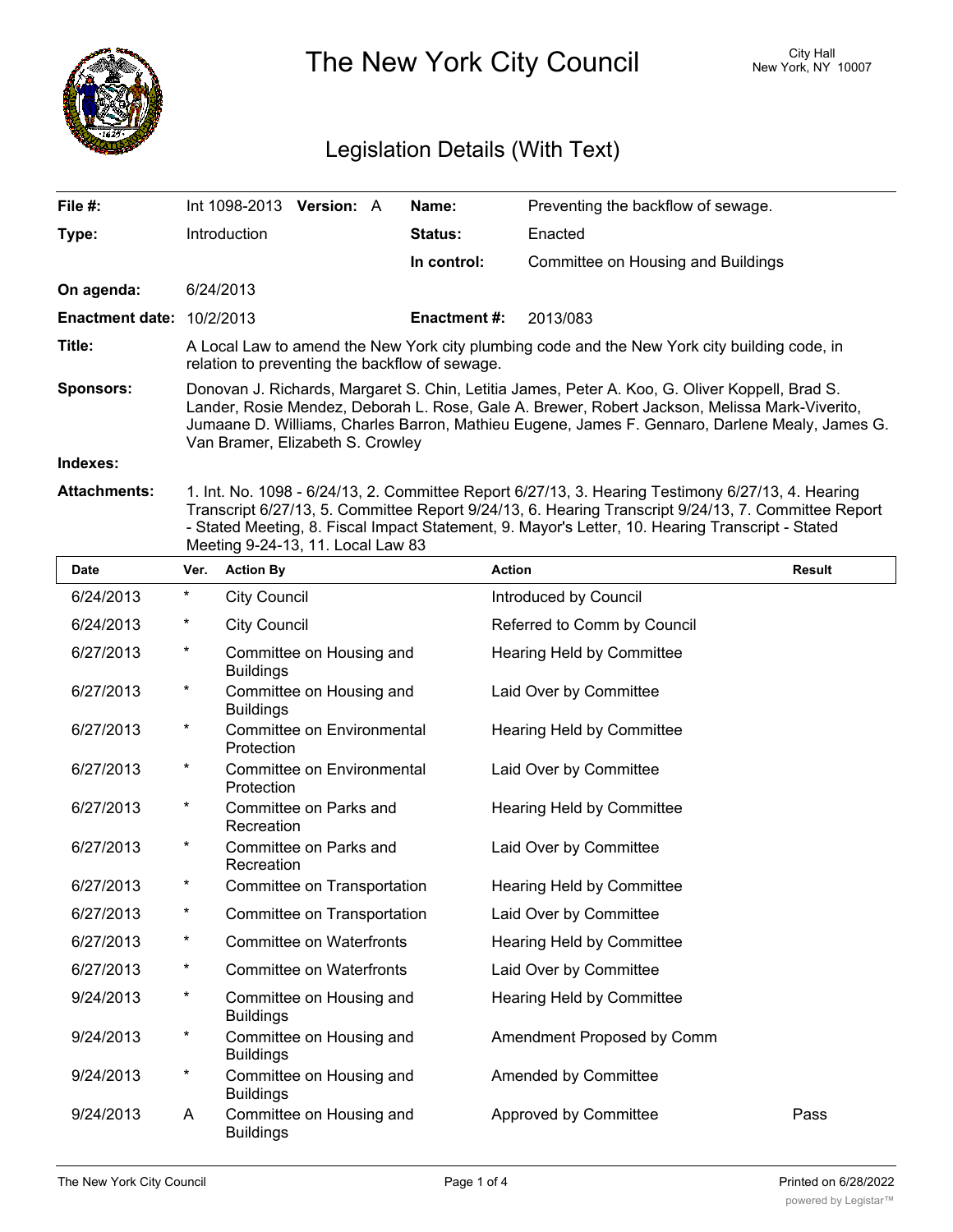|  | <b>File #: Int 1098-2013, Version: A</b> |  |
|--|------------------------------------------|--|
|--|------------------------------------------|--|

| 9/24/2013<br>Approved by Council<br>City Council<br>A          | Pass |
|----------------------------------------------------------------|------|
| 9/24/2013<br>City Council<br>Sent to Mayor by Council<br>Α     |      |
| Hearing Held by Mayor<br>10/2/2013<br>Mavor<br>Α               |      |
| Signed Into Law by Mayor<br>10/2/2013<br>Mayor<br>Α            |      |
| Recved from Mayor by Council<br>10/2/2013<br>City Council<br>Α |      |

Int. No. 1098-A

By Council Members Richards, Chin, James, Koo, Koppell, Lander, Mendez, Rose, Brewer, Jackson, Mark-Viverito, Williams, Barron, Eugene, Gennaro, Mealy, Van Bramer and Crowley

A Local Law to amend the New York city plumbing code and the New York city building code, in relation to preventing the backflow of sewage.

Be it enacted by the Council as follows:

Section 1. Section 715.1 of the New York city plumbing code, as added by local law number 99 for the year 2005, is amended to read as follows:

**715.1 Sewage backflow.** Where fixtures, floor drains, or area drains are subject to overflow as the result of backwater from the public sewer system, accessible backwater valves shall be installed in the fixture drain pipe from such fixture, in the branch drain to such area drain or group of fixtures, or in the building drain at its point of exit from the building and downstream from the building trap. Buildings located in areas of special flood hazard, as established by Section G102.2 of Appendix G of the *New York City Building Code*, shall be deemed to be subject to overflow as the result of backwater from the public sewer system and shall be provided with backwater valves in accordance with the requirements of Section 7.3.3 of ASCE 24 as modified by Appendix G of the *New York City Building Code*.

§ 2. The New York city plumbing code is amended by adding a new section 1101.9.1 to read as follows: **1101.9.1 Backwater valves in special flood hazard areas.** Backwater valves shall be installed in storm drainage systems in accordance with Section 7.3.4 of ASCE 24 as modified by Appendix G of the *New York City Building Code* for all buildings located in the areas of special flood hazard, as established by Section G102.2 of Appendix G of the New *York City Building Code*.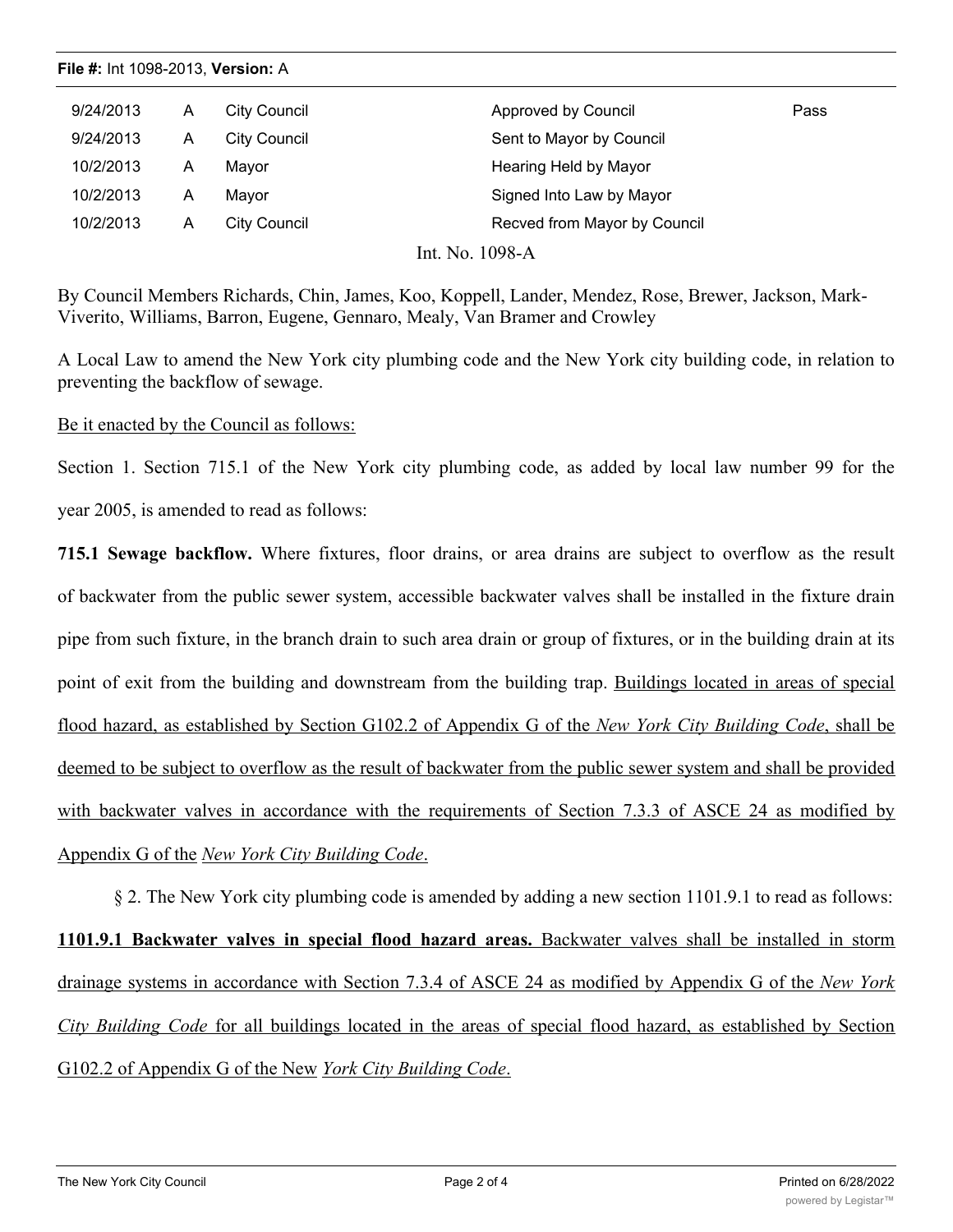§ 3. Section BC G501.1 of the New York city building code, as added by local law number 33 for the year 2007, is amended by adding two new amendments to sections 7.3.3 and 7.3.4 of ASCE 24-05 to read as follows:

**Section 7.3.3.** Section 7.3.3 is amended to read as follows:

**7.3.3 Plumbing Systems Installed Below Minimum Elevations.** Plumbing systems and components, including plumbing fixtures, shall be elevated above the elevation specified in Table 7- 1. Where plumbing systems and components have openings below the elevation specified in Table 7 -1, the openings shall be protected with automatic backwater valves or other automatic backflow devices. Devices shall be installed in each line that extends below the DFE to prevent release of sewage into floodwaters and to prevent infiltration by floodwaters into the plumbing. Redundant devices requiring human intervention shall be permitted. Plumbing systems shall be provided with backwater valves in the building drain at its point of exit from the building and downstream of the building trap.

**Section 7.3.4.** Section 7.3.4 is amended to read as follows:

**7.3.4 Sanitary Systems.** Sanitary systems shall be designed to minimize infiltration of flood waters into the systems and discharges from the systems into floodwaters. Vents and openings shall be above the elevation specified in Table 7-1. Sanitary system storage tanks shall be designed, constructed, installed, and anchored to resist at least 1.5 times the potential buoyant and other flood forces acting on an empty tank during design flood conditions. Tanks and piping shall be installed to resist local scour and erosion. Sanitary systems shall be provided with backwater valves at the point of exit from the building and downstream of the building trap. Sanitary systems that must remain operational during or immediately after the design flood or lesser floods shall be equipped with a sealed storage tank that is sized to store at least 150% of the anticipated sewage flow associated with occupancy during flood conditions and during subsequent periods of saturated soil when sewage